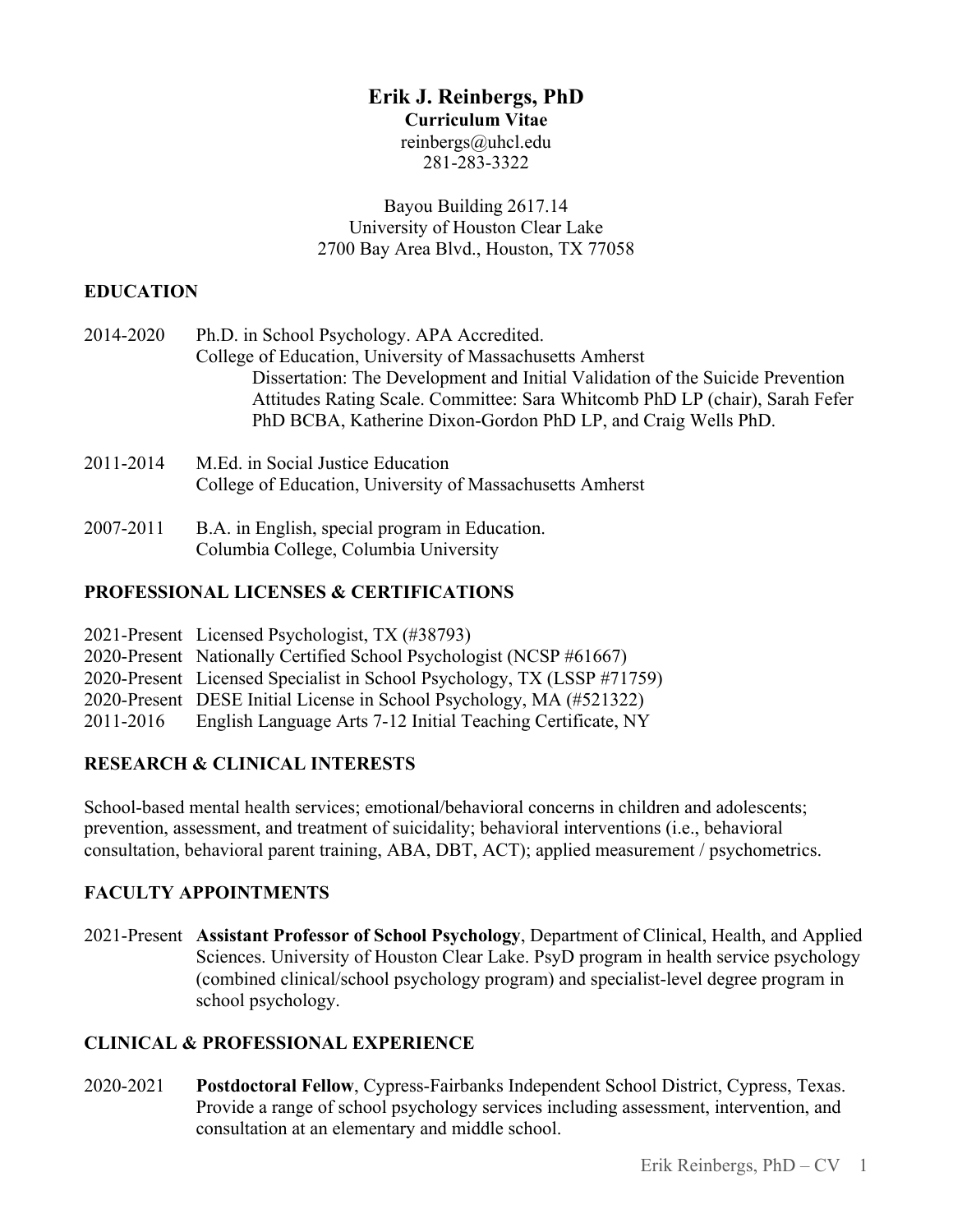- 2019-2020 **Pre-Doctoral Intern**, Cypress-Fairbanks Independent School District, Cypress, Texas. APA accredited. Provided a range of school psychology services including assessment, intervention, and consultation at multiple schools: elementary, middle, high, and a special education school for students with significant emotional and behavioral disabilities.
- 2018-2019 **DBT Team Clinician,** Psychological Services Center, University of Massachusetts Amherst. Advanced practicum placement providing high-fidelity, comprehensive Dialectical Behavior Therapy under supervision of Katherine Dixon-Gordon, PhD LP.
- 2016-2019 **School Team Clinician,** Psychological Services Center, University of Massachusetts Amherst. Advanced practicum placement. Provided behavioral consultation and PBIS implementation technical assistance to local schools, including a therapeutic high school, under the supervision of Sara Whitcomb, PhD LP.
- 2014-2019 **Rape Crisis Counselor/Advocate,** Center for Women & Community, Amherst, MA. Provided hotline counseling, brief individual counseling, and co-facilitated support groups for survivors of sexual violence.
- 2012-2019 **Assistant Residence Director,** University of Massachusetts Amherst. Assisted in managing a residence hall of 650 undergraduates. Supervise 25 undergraduate staff; 12 as direct reports. Provided informal counseling, referrals, case management, and student conduct adjudication. Helped oversee \$12,000+ budget.
- 2016-2018 **Volunteer Foster Case Reviewer,** Massachusetts Department of Children & Families. Served as an outside member on foster care review teams.
- 2015-2018 **Summer Special Education Paraprofessional,** Crocker Farm Elementary, Amherst, MA. Implemented behavior interventions for students with emotional and behavioral needs.
- 2017 **Advanced Practicum Student,** Fort River Elementary School, Amherst MA. Worked with a school psychologist in a district-wide emotional and behavioral support program and district-wide autism program.
- 2015-2016 **School Psychology Practicum Student,** Jonny Appleseed Elementary, Leominster, MA. Provided a range of school psychological services under the supervision of a nationally certified school psychologist.
- 2015 **Group Clinician,** UMass Upward Bound Summer Program, Amherst, MA. Cofacilitated a skill-building group for adolescents.
- 2014-2015 **School Psychology Pre-Practicum Student,** Bowe Elementary, Chicopee, MA, Gerena Elementary, Springfield, MA, & Public Day Elementary, Springfield, MA. Administered curriculum-based measures and assisted with classroom activities. Assisted in functional behavioral assessment; observed behavior interventions.
- 2011-2015 **Support Worker**, Craig's Doors Homeless Shelter, Amherst, MA. Assisted physician serving patients with substance use, mental health, and physical health concerns.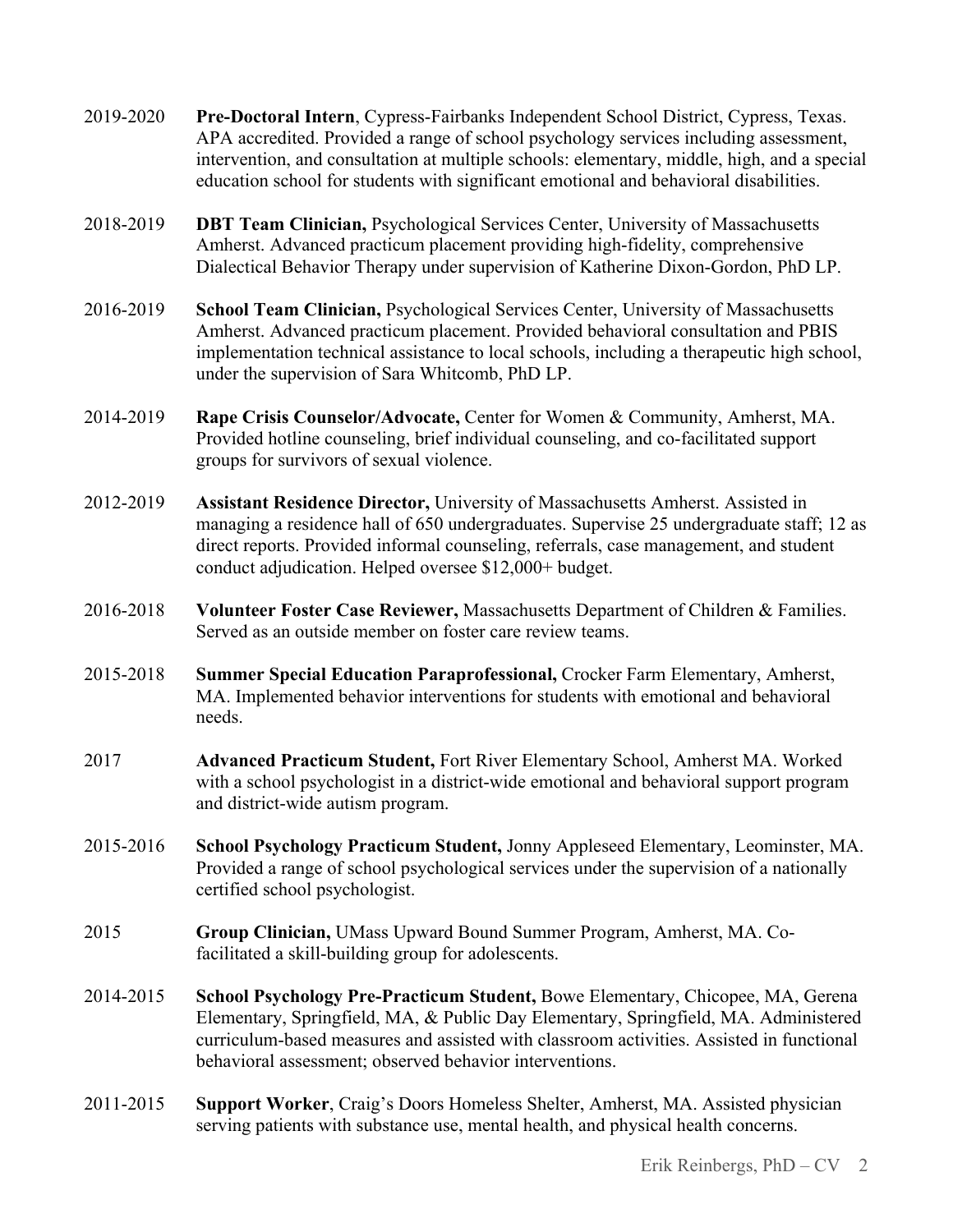- 2013 **Support Worker,** Behavioral Treatment Residence, Key Program, Springfield, MA. Provided support, supervision, behavior management, and transportation to 10 adolescent men in residential care.
- 2011 **Student Teacher,** James Baldwin High School, New York, NY. Teacher certification practicum. Participated in curriculum development and performance-based assessments and taught a mixed-year English Language Arts class.
- 2010 **Classroom Assistant,** Westside Collaborative Middle School, New York, NY. Teacher certification pre-practicum.

#### **RESEARCH GROUP INVOLVEMENT**

- 2019- **netECR,** International Network of Early Career Researchers in Suicide and Self-harm. https://netecr.org/
- 2014-2018 **SMILE Research Team Member,** College of Education, University of Massachusetts Amherst. Supporting Mental Health in Learning Environments team run by Sara Whitcomb, PhD LP.
- 2014-2018 **Behavior Research Team Member,** College of Education, University of Massachusetts Amherst. Research team run by Sarah Fefer, Ph.D. BCBA focused on disruptive behavior.

#### **PENDING MANUSCRIPTS**

**Reinbergs, E. J.** & Whitcomb S. (2021). *Development of the Suicide Prevention Attitudes Rating Scale.* [In preparation].

### **PEER-REVIEWED PUBLICATIONS**

**Reinbergs, E. J.,** & Fefer, S. (2020) Flooding schools: School mental health providers and the climate crisis. *International Journal of School Social Work, 5*(2). https://doi.org/10.4148/2161-4148.1062

Fefer, S., McQuade, J., Virga, C., Johnson, A., Gordon, K., Santiago-Rosario, M. R., **Reinbergs, E. J.**, Porter, J. (2018). Mother's observations of biased self-perceptions in children with ADHD. *Journal of Child and Family Studies, 27*, 2328-2342. https://doi.org/10.1007/s10826-018-1060-1

**Reinbergs, E. J.,** & Fefer, S. (2018). Addressing trauma in schools: Multi-tiered service delivery options for practitioners. *Psychology in the Schools, 55*(3), 250-263. http://doi.org/10.1002/pits.22105

### **OTHER PROFESSIONAL WRITING**

**Reinbergs, E. J.** (2021, Sept 10). Firearm lethal means counseling in schools. *International Network of Early Career Researchers in Suicide and Self-Harm.* https://netecr.org/2021/09/10/firearm-lethalmeans-counseling-in-schools/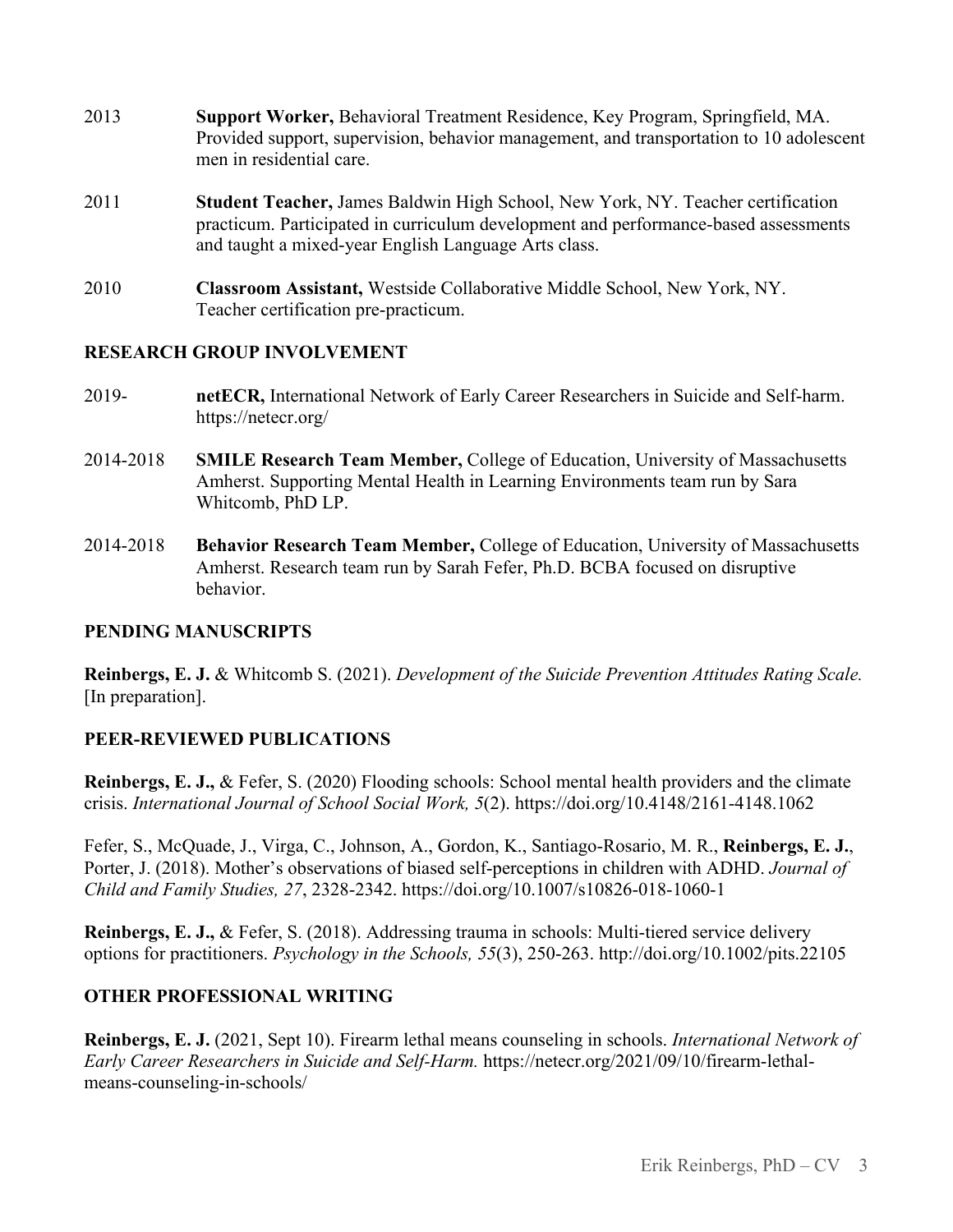**Reinbergs, E. J.** (2020, July 15). Highlighting measurement challenges in suicide research. *International Network of Early Career Researchers in Suicide and Self-Harm.* https://netecr.wordpress.com/2020/07/15/measurement-challenges/

**Reinbergs, E. J.** (2015, March). The how and why of trauma training. *National Association of School Psychologists Communiqué, 43*(8). 33.

**Reinbergs, E. J.** (2015). Review of the book *Preventing Violence Against Women and Girls: Educational Work with Children and Young People*, Edited by J. Ellis & R. Thiara, in *Gender and Education*. http://dx.doi.org/10.1080/09540253.2015.1019990

**Reinbergs, E. J.** (2013, November 5). A trauma-informed approach to social justice in higher education. *American College Personnel Association Commission for Social Justice Education*. https://acpacsje.wordpress.com/2013/11/05/a-trauma-informed-approach-to-social-justice-in-highereducation-by-erik-reinbergs/

## **CONFERENCE PRESENTATIONS**

**Reinbergs, E. J.**, & Fefer, S. (2018). *Flooding Schools: Is School Mental Health Ready for the Climate Crisis?* Poster presented at the Annual Conference on Advancing School Mental Health, Las Vegas, NV.

**Reinbergs, E. J.**, Findlay, L., Santiago, R., Whitcomb, S., & Fefer, S. (2018). *Using data newsletters to increase teacher involvement in School-Wide PBIS.* Poster presented at the Northeast PBIS Network Leadership Form, Mystic, CT.

**Reinbergs, E. J.** (2018). *Examining the Relationship Between Mental Health Partnerships and Suspension Rates.* Poster presented at the National Association of School Psychologists Annual Convention, Chicago, IL.

Wycoff, K., Gubi, A. Strait, J. **Reinbergs, E. J.** (2018). *School Psychology Trauma-Informed Practice Survey: Outcomes and Future Directions.* Presented at the National Association of School Psychologists Annual Convention, Chicago, IL.

Santiago-Rosario, M. R., **Reinbergs, E. J.,** Whitcomb, S. A., Harris, E. (2017) *Strength-based Outcomes in Depression Prevention Programs: A Meta-Analysis.* Poster session presented at the National Association of School Psychologists Annual Convention, San Antonio, TX.

Fefer, S. A., Virga, C. G., Thoma, A., **Reinbergs, E. J.** (2017). *A School Psychology Lens to Understand Biased Self-Perceptions and ADHD.* Presented at the National Association of School Psychologists Annual Convention, San Antonio, TX.

Whitcomb, S. G., Thoma, A., Kemp, J., Greenspan, S., **Reinbergs, E. J.** (2017). *An Evaluation of an Integrated SEL and SWPBIS Approach.* Poster session presented at the National Association of School Psychologists Annual Convention, San Antonio, TX.

**Reinbergs, E. J.** & Fefer, S. A. (2016). *Fitting School-Based Trauma Interventions into a Multi-Tiered System of Support: Options and Challenges for Schools.* Poster Session presented at the Annual Conference on Advancing School Mental Health, San Diego, CA.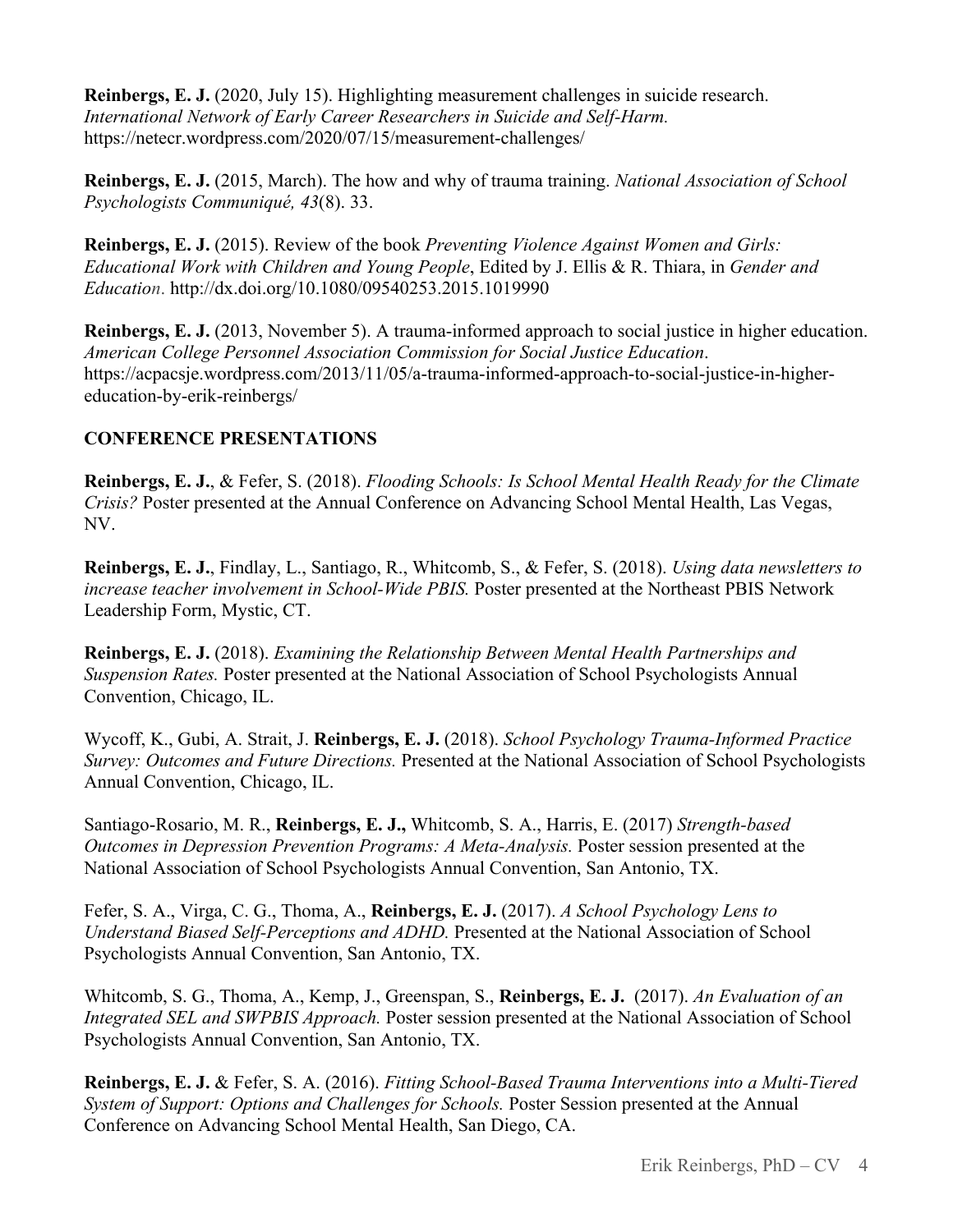Virga, C. G., Fefer, S. A., McQuade, J., & **Reinbergs, E. J.** (2016, August) *The Daily Experience of Parents of Children with ADHD and Positively Biased Self-Perceptions.* Poster session presented at the 2016 APA Annual Convention, Denver, CO.

Santiago-Rosario, M. R., **Reinbergs, E. J.,** Harris, E., Whitcomb, S. A. (2016, February). *A Meta-Analysis of Longitudinal School-Based Depression Prevention Programs.* Conducted at the National Association of School Psychologists Annual Convention, New Orleans, LA.

Fefer, S. A., Virga, C., Johnson, A., Porter, J., Gordon, K. R., Santiago-Rosario, M. R., **Reinbergs, E. J.** (2016, February). *Parent Perceptions of Awareness of Children with ADHD.* Poster session presented at the National Association of School Psychologists Annual Convention, New Orleans, LA.

Fefer, S. A., Virga, C., Johnson, A., Gordon, K., Santiago-Rosario, M. R., **Reinbergs, E. J.,** & Porter, J. (2015, August). *Are Biased Self-Perceptions of Children with ADHD Evident to Parents?* Poster session presented at the Annual Convention of the American Psychological Association, Toronto, Canada.

**Reinbergs, E. J.** (2013). *Trauma and Education Reform: A Discussion on Mental Health Risk Factors.* Conducted at the Diversity Challenge Conference from the Institute for the Study and Promotion of Race and Culture at Boston College, Boston, MA.

**Reinbergs, E. J.** & Ashby, K (2013). *Prioritizing Mental Health in Social Justice Education.* Conducted at the New York Collective of Radical Educators Conference. New York, NY.

## **UNIVERSITY TEACHING**

### **University of Houston Clear Lake**

PSYCH 7030 Orientation to Health Service Psychology PSYCH 7936 Evidence-Based Clinical Supervision

### **University of Massachusetts Amherst**

S2018 EDUC 688: Developmental Psychopathology – TA with lecturing responsibilities. F2012 EDUC 392E: Social Issues Sexism Seminar (1 Cr.) S2012 EDUC 391R: CORE: Residential Education & Community Development (1 Cr.) S2012 EDUC 392A: Social Issues Liberation Seminar (6-hour intensive)

# **AWARDS**

2019 Mary Margaret Whittaker-Webster Memorial Award. School Psychology Program, University of Massachusetts Amherst. \$400.

### **TRAININGS & GUEST LECTURES**

**Reinbergs, E. J.** (2021). *Introduction to Youth Suicidology*. Guest lecture for graduate class in schoolbased interventions. Utah State University.

**Reinbergs, E. J.** (2019). *Working with Suicidal Callers.* Center for Women and Community. Amherst, MA.